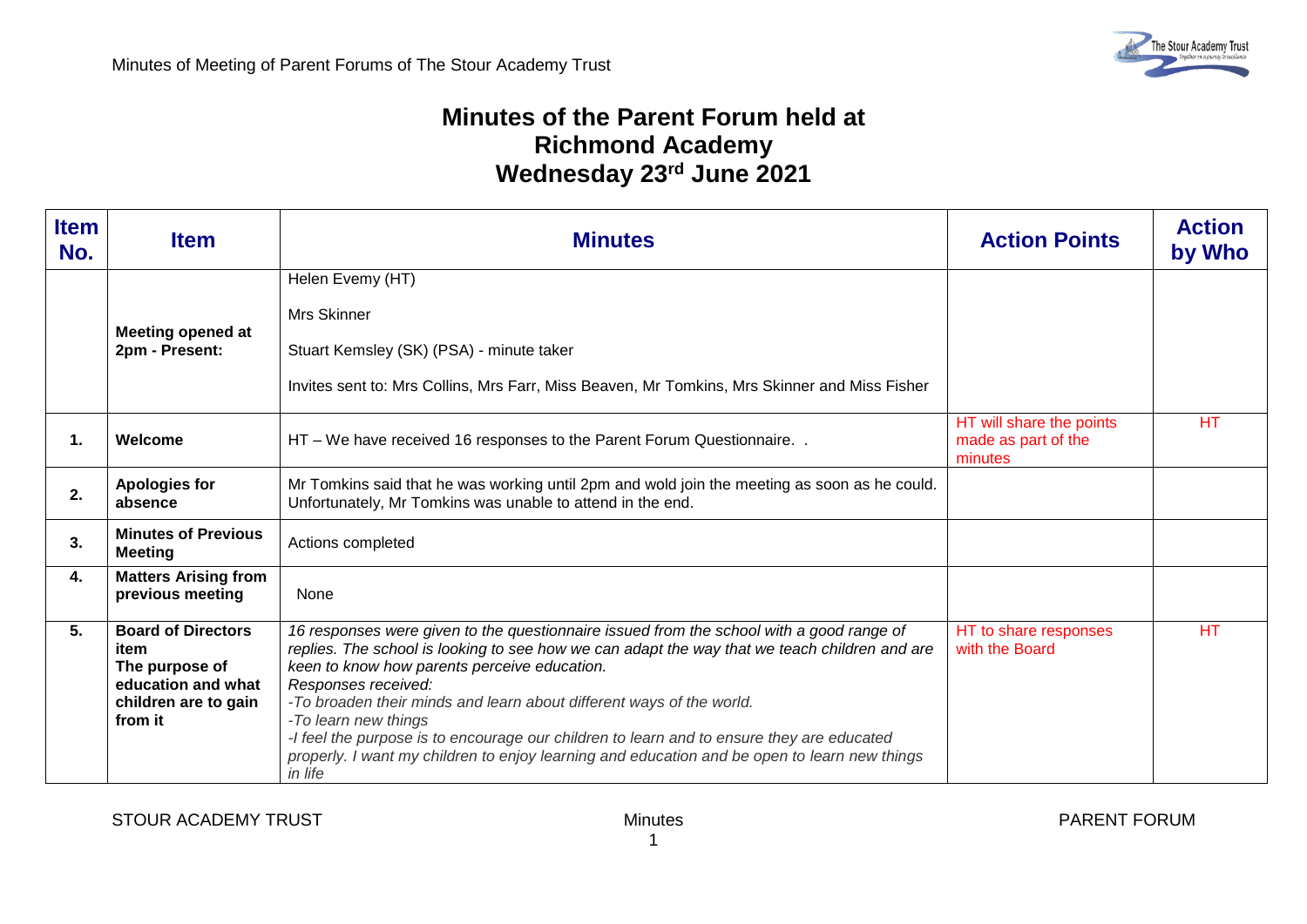

|    |                                                                                      | -Reading and speaking better<br>-I feel the purpose of education is to get the skills to maintain a healthy independent adult like<br>meaning for example math skills to know to budget your wages the month so there<br>you don't get caught into the debts. Reading and writing so you can better your job aspects<br>meaning again more income in life. Even learning about adult health class like my daughter is<br>in year 4 and was learning about a woman's menstrual cycle and the signs and general<br>hygiene another life lesson in which some parents may be too embarrassed to talk about.<br>-I want my children to have fun when learning, I tell them you need to work hard at school to<br>do well so you can get a good job<br>-To learn but also develop social skills with their peers<br>-To learn about the world we live in and how to get on in it. I'd like them to have the basics<br>done at least and a love for learning and exploring the world and discovering new things<br>-To learn things needed in life later on ie reading etc. Also doing practical lessons.<br>-Education is a key to children's future I would like my children to get the most of it . I would<br>also like them to not only learn required information but to get their confidence and happiness<br>-Education is a vital tool for everyone of all ages to ensure the sharing of knowledge and<br>ideas. Primary School aged children are at the most important age as they are developing and<br>learning at their fastest rates and taking in the most important basics they need to be able to<br>continue with all the learning they will continue to do throughout the rest of their lives! They<br>should not feel too much pressure at this early stage as here is so much more to come, and<br>with their young and developing minds, should have a fun and varied learning environment to<br>work in wherever possible.<br>-More relevant education. and better understanding Of multiplication and division and higher<br>education raging<br>-To prepare children for the adult world not just academically, but socially as well. I would like<br>them to gain a broad range of academic, social and cultural skills that will enable them to be<br>productive members of society.<br>-To be educated and successful for the future |                                          |           |
|----|--------------------------------------------------------------------------------------|------------------------------------------------------------------------------------------------------------------------------------------------------------------------------------------------------------------------------------------------------------------------------------------------------------------------------------------------------------------------------------------------------------------------------------------------------------------------------------------------------------------------------------------------------------------------------------------------------------------------------------------------------------------------------------------------------------------------------------------------------------------------------------------------------------------------------------------------------------------------------------------------------------------------------------------------------------------------------------------------------------------------------------------------------------------------------------------------------------------------------------------------------------------------------------------------------------------------------------------------------------------------------------------------------------------------------------------------------------------------------------------------------------------------------------------------------------------------------------------------------------------------------------------------------------------------------------------------------------------------------------------------------------------------------------------------------------------------------------------------------------------------------------------------------------------------------------------------------------------------------------------------------------------------------------------------------------------------------------------------------------------------------------------------------------------------------------------------------------------------------------------------------------------------------------------------------------------------------------------------------------------------------------------------------------------------------------------------------------|------------------------------------------|-----------|
| 6. | <b>Board of Directors</b><br>item:- How do you<br>think your children<br>learn best? | There was again a wide range of responses to this question with a general feel of wanting to<br>make school learning more fun and creative.<br>A number of comments made in the questionnaire in response to the return to school were;<br>-In the classroom<br>-I believe my children learn by doing things for themselves and learning from their own<br>experiences.<br>-When is a positive and update environment with A Positive environment<br>-In a fun and less pressured environment and when the subject is enjoyable. Using IT seems<br>to be a positive step forward, and for some, using dance and drama is very positive, so making<br>learning more practical. I have always said that a hour of Maths and an hour of English a day                                                                                                                                                                                                                                                                                                                                                                                                                                                                                                                                                                                                                                                                                                                                                                                                                                                                                                                                                                                                                                                                                                                                                                                                                                                                                                                                                                                                                                                                                                                                                                                                         | HT to share responses<br>with The Board. | <b>HT</b> |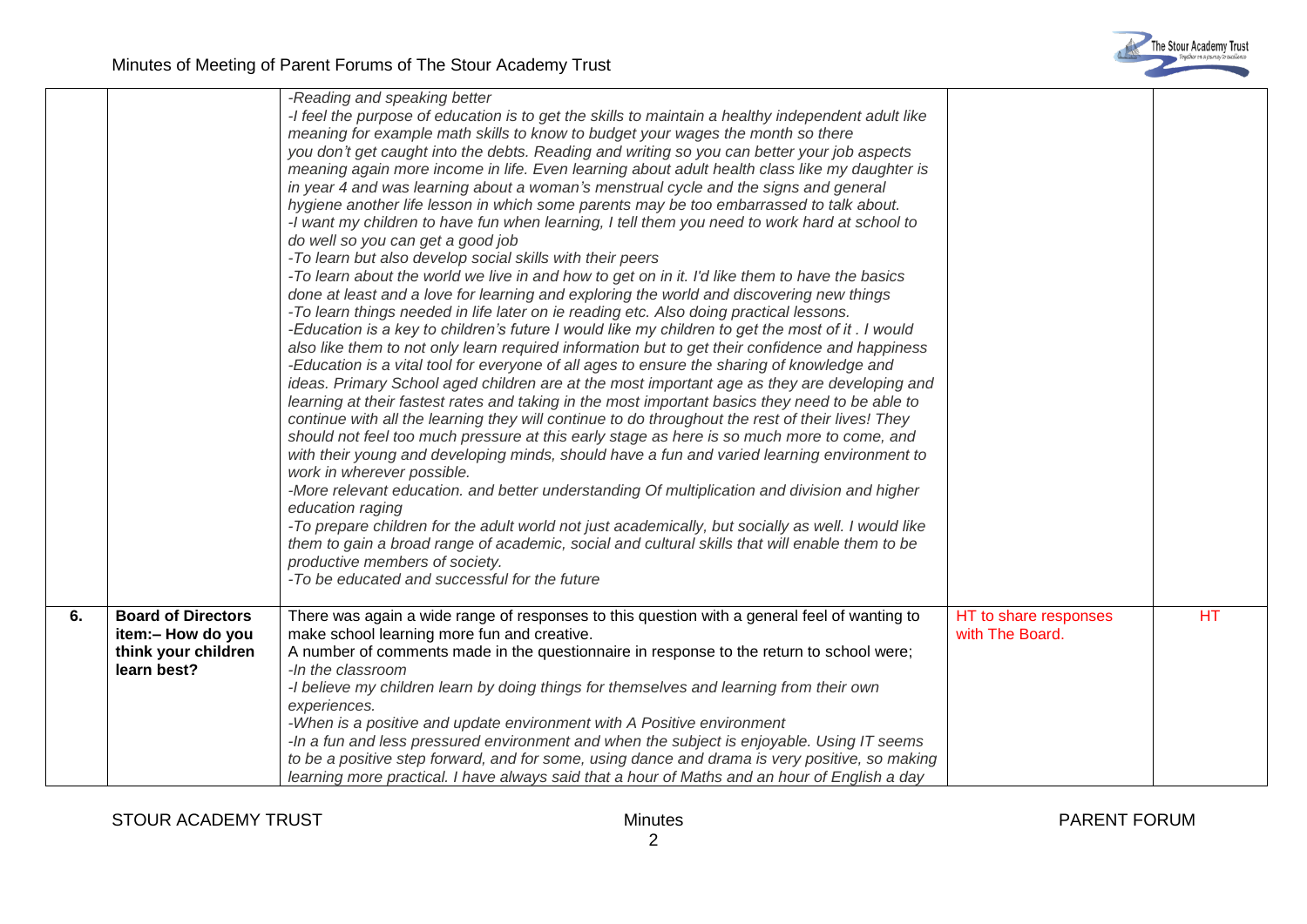|    |                           | is too much for most children of that age, and they dont enjoy it which makes them not want to<br>do it and in turn struggle with those most important subjects. Instead, schools should be able<br>to do more of other more fun subjects like they used to, and incorporate the Maths and English<br>into them. A Science experiment can keep the children amused for hours but also cover a<br>number of mathematical aspects and then a lot of writing and reading. Geography and Music<br>use both, while Drama and History are also highly English based, but can be so much more<br>interesting for their young minds, with the same outcomes!<br>-children learn better when they can use different sources, ( vr headset or ipards, my daughter<br>is very excited when using it) also children learn best through having fun together: role-<br>playing, performing, taking part in it<br>-I feel they learn best by doing things and repetition helps<br>-Activities<br>-Sometimes haven't it explained in a different way to others, having fun seems to be key for my<br>5 Yr old.<br>-My daughter in year 4 and was very quickly diagnosed with dyslexia with the help of<br>Richmond academy staff team and she has found that she works very well one to one and<br>benefits taking in the information so. My other daughter is in reception and works very well<br>being in a team and also one to one.<br>-In a team<br>-In fun and exciting ways in a happy and safe environment<br>-Through play for my youngest, seeing something to explain what they are learning for my<br>eldest<br>-Through play, music and generally having fun |                                                                                          |           |
|----|---------------------------|-----------------------------------------------------------------------------------------------------------------------------------------------------------------------------------------------------------------------------------------------------------------------------------------------------------------------------------------------------------------------------------------------------------------------------------------------------------------------------------------------------------------------------------------------------------------------------------------------------------------------------------------------------------------------------------------------------------------------------------------------------------------------------------------------------------------------------------------------------------------------------------------------------------------------------------------------------------------------------------------------------------------------------------------------------------------------------------------------------------------------------------------------------------------------------------------------------------------------------------------------------------------------------------------------------------------------------------------------------------------------------------------------------------------------------------------------------------------------------------------------------------------------------------------------------------------------------------------------------------------------------------------------------------|------------------------------------------------------------------------------------------|-----------|
| 7. | <b>After school Clubs</b> | Some parents would like to see a wider choice of clubs for KS1 pupils. HT appreciates that<br>cooking club is very popular and there are only limited spaces. HT will look to increase the<br>number of cooking club sessions increased to twice weekly rather than just once a week (staff<br>permitting).<br>All of the teachers in the school are expected to run an after-school club for 3 terms during the<br>year. The school is then reliant on outside agencies or good will of volunteers, such as TAs to<br>run other clubs. The school will look at running as many clubs as possible with a varied<br>interest range as possible too.<br>It was noted that the majority of the clubs suggested in the survey were ones that the school<br>has been running or has run in the past<br>-Cooking and Art<br>-art class                                                                                                                                                                                                                                                                                                                                                                                                                                                                                                                                                                                                                                                                                                                                                                                                                          | Speak to Teachers and<br>staff to establish which<br>clubs will be run from<br>September | <b>HT</b> |